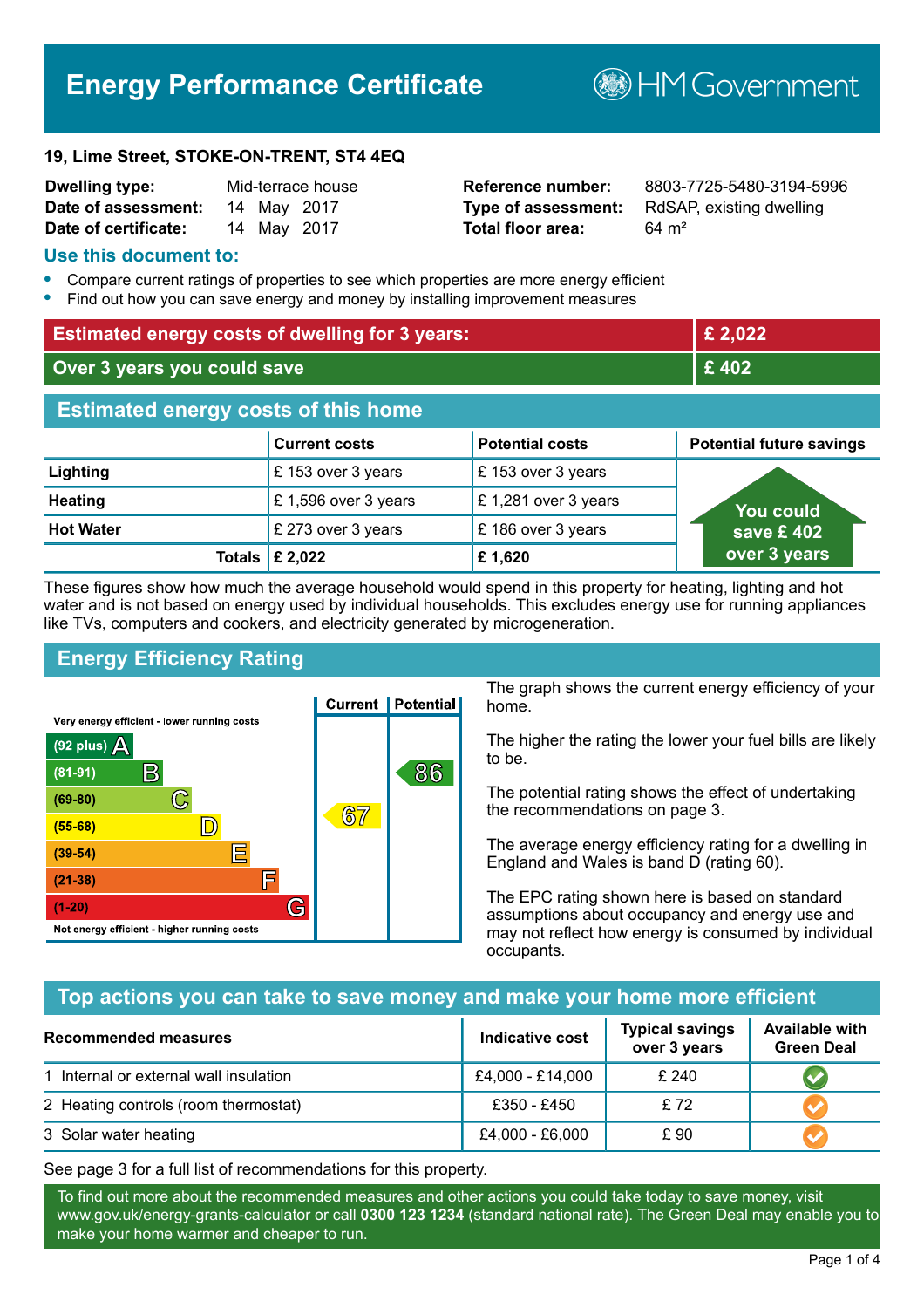# **Summary of this home's energy performance related features**

| <b>Element</b>        | <b>Description</b>                                  | <b>Energy Efficiency</b> |
|-----------------------|-----------------------------------------------------|--------------------------|
| Walls                 | Solid brick, as built, no insulation (assumed)      | *****                    |
|                       | Cavity wall, as built, partial insulation (assumed) | ★★★☆☆                    |
| Roof                  | Pitched, 270 mm loft insulation                     | ★★★★☆                    |
|                       | Pitched, 100 mm loft insulation                     | ★★★☆☆                    |
| Floor                 | Solid, no insulation (assumed)                      |                          |
| <b>Windows</b>        | Fully double glazed                                 | ★★★☆☆                    |
| Main heating          | Boiler and radiators, mains gas                     | ★★★★☆                    |
| Main heating controls | Programmer, trvs and bypass                         | ★★★☆☆                    |
| Secondary heating     | <b>None</b>                                         |                          |
| Hot water             | From main system                                    | ★★★★☆                    |
| Lighting              | Low energy lighting in 86% of fixed outlets         | *****                    |

Current primary energy use per square metre of floor area: 253 kWh/m² per year

The assessment does not take into consideration the physical condition of any element. 'Assumed' means that the insulation could not be inspected and an assumption has been made in the methodology based on age and type of construction.

#### **Low and zero carbon energy sources**

Low and zero carbon energy sources are sources of energy that release either very little or no carbon dioxide into the atmosphere when they are used. Installing these sources may help reduce energy bills as well as cutting carbon. There are none provided for this home.

# **Your home's heat demand**

For most homes, the vast majority of energy costs derive from heating the home. Where applicable, this table shows the energy that could be saved in this property by insulating the loft and walls, based on typical energy use (shown within brackets as it is a reduction in energy use).

| <b>Heat demand</b>           | <b>Existing dwelling</b> | Impact of loft<br>insulation | Impact of cavity<br>wall insulation | Impact of solid<br>wall insulation |
|------------------------------|--------------------------|------------------------------|-------------------------------------|------------------------------------|
| Space heating (kWh per year) | 8.296                    | (61)                         | (200)                               | (1,642)                            |
| Water heating (kWh per year) | 1.935                    |                              |                                     |                                    |

You could receive Renewable Heat Incentive (RHI) payments and help reduce carbon emissions by replacing your existing heating system with one that generates renewable heat, subject to meeting minimum energy efficiency requirements. The estimated energy required for space and water heating will form the basis of the payments. For more information, search for the domestic RHI on the www.gov.uk website.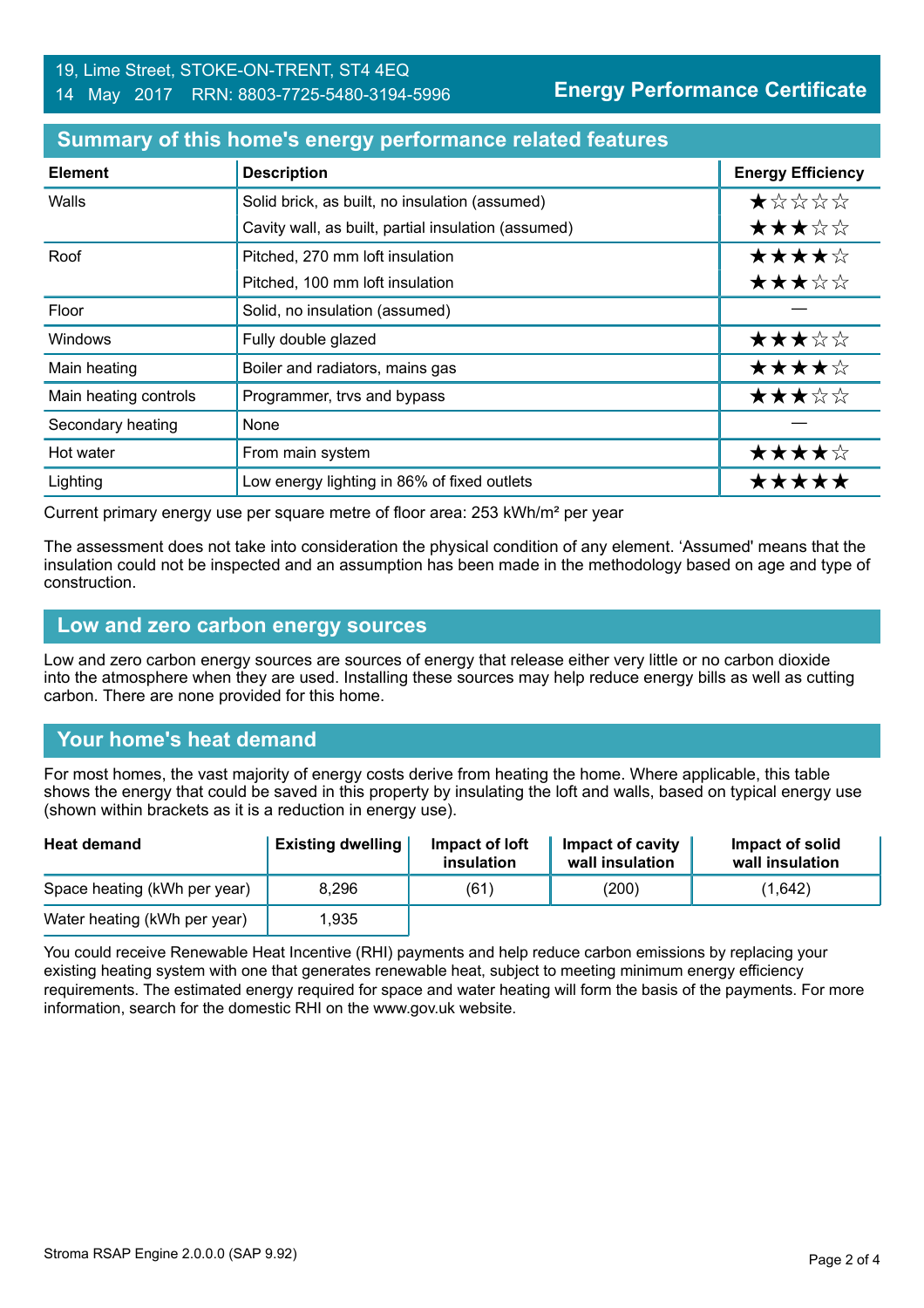## 19, Lime Street, STOKE-ON-TRENT, ST4 4EQ 14 May 2017 RRN: 8803-7725-5480-3194-5996

# **Recommendations**

The measures below will improve the energy performance of your dwelling. The performance ratings after improvements listed below are cumulative; that is, they assume the improvements have been installed in the order that they appear in the table. Further information about the recommended measures and other simple actions you could take today to save money is available at www.gov.uk/energy-grants-calculator. Before installing measures, you should make sure you have secured the appropriate permissions, where necessary. Such permissions might include permission from your landlord (if you are a tenant) or approval under Building Regulations for certain types of work.

Measures with a green tick  $\bullet$  may be supported through the Green Deal finance. If you want to take up measures with an orange tick **th** through Green Deal finance, be aware you may need to contribute some payment up-front.

| <b>Recommended measures</b>          | <b>Indicative cost</b> | <b>Typical savings</b><br>per year | <b>Rating after</b><br>improvement | <b>Green Deal</b><br>finance |
|--------------------------------------|------------------------|------------------------------------|------------------------------------|------------------------------|
| Internal or external wall insulation | £4,000 - £14,000       | £80                                | C71                                | V                            |
| Heating controls (room thermostat)   | £350 - £450            | £ 24                               | C72                                | $\blacktriangledown$         |
| Solar water heating                  | £4,000 - £6,000        | £30                                | C73                                |                              |
| Solar photovoltaic panels, 2.5 kWp   | £5,000 - £8,000        | £ 275                              | <b>B86</b>                         | $\blacktriangledown$         |

# **Opportunity to benefit from a Green Deal on this property**

Green Deal Finance allows you to pay for some of the cost of your improvements in instalments under a Green Deal Plan (note that this is a credit agreement, but with instalments being added to the electricity bill for the property). The availability of a Green Deal Plan will depend upon your financial circumstances. There is a limit to how much Green Deal Finance can be used, which is determined by how much energy the improvements are estimated to **save** for a 'typical household'.

You may be able to obtain support towards repairs or replacements of heating systems and/or basic insulation measures, if you are in receipt of qualifying benefits or tax credits. To learn more about this scheme and the rules about eligibility, call the Energy Saving Advice Service on **0300 123 1234** for England and Wales.